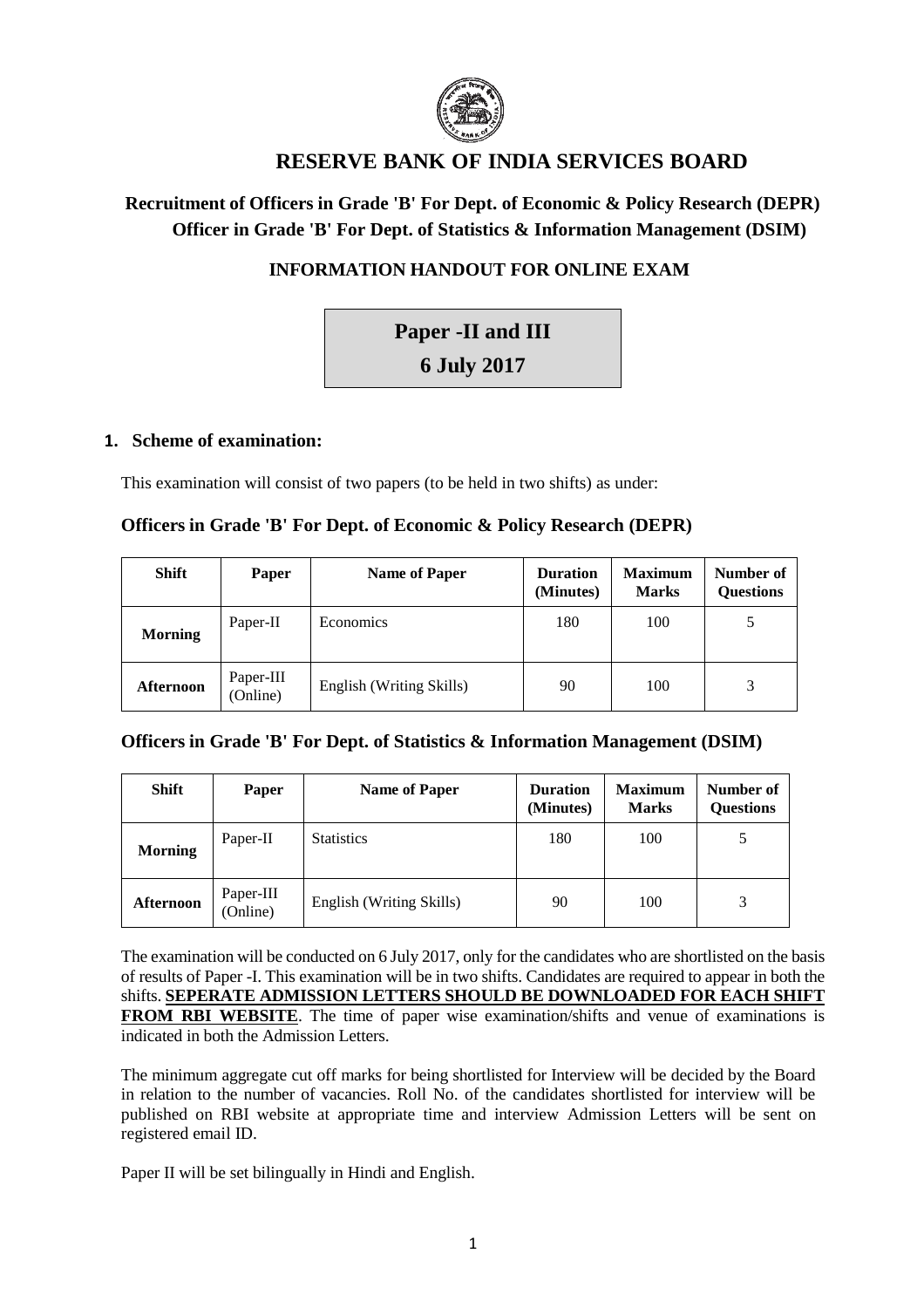The time for the examination is 180 minutes and 90 minutes respectively for paper II and III; however, you may have to be at the venue for approximately 230 and 140 minutes respectively, including the time required for attendance marking, submission of admission letter with photocopy of the photo ID proof, logging in, etc.

**2. Sample Questions:** Please note that the types of questions in this handout are only illustrative and not exhaustive. In the actual examination you will find questions of a higher difficulty level on some or all of these types and also questions on the types not mentioned here. Some sample questions are given below.

## **Paper-II: Economics for DEPR/Statistics for DSIM**

Standard of papers would be that of Master's Degree examination in Economics of any Central University in India. Questions will be shown on computer screen and separate answer paper/booklet will be provided to write answers.

Suggested reading material for Economics –

RBI publications viz., Annual Report, Report on Trend and Progress of Banking in India, Monetary Policy Report and the Financial Stability Report and the Economic Survey published by the Government of India over the previous two years.

For statistics, questions would broadly cover

- (i) Probability and Sampling,
- (ii) Linear Models and Economic Statistics,
- (iii) Statistical Inference: Estimation, Testing of hypothesis and Non-parametric Test,
- (iv) Stochastic Processes,
- (v) Multivariate analysis and
- (vi) Numerical Analysis and Basic Computer Techniques.

**You may visit RBI website link www.rbi.org.in <Recruitment related Announcements <Current Vacancies< sample papers to access sample/old papers**.

**Paper-III: Descriptive Type Paper (English Writing Skill):** The paper on English shall be framed in a manner to assess the writing skills including expression and understanding of the topic. The Paper may include Questions on essay writing, précis writing and comprehension etc. Questions will be shown on Computer Screen. Candidates will have to type answers with the help of the key-board of the computer.

# **Paper-III – English (Writing Skills) - Descriptive Paper**

- **Q.1.** Write an essay on any **ONE** of the following topics in about 400 words.
	- 1. Three effective measures to eradicate illiteracy in India. Explain how the measures suggested by you will be effective.
	- 2. It is often said that computerization results in unemployment. Do you agree? Explain.
	- 3. High Rise Buildings: Infrastructural and Environmental Issues.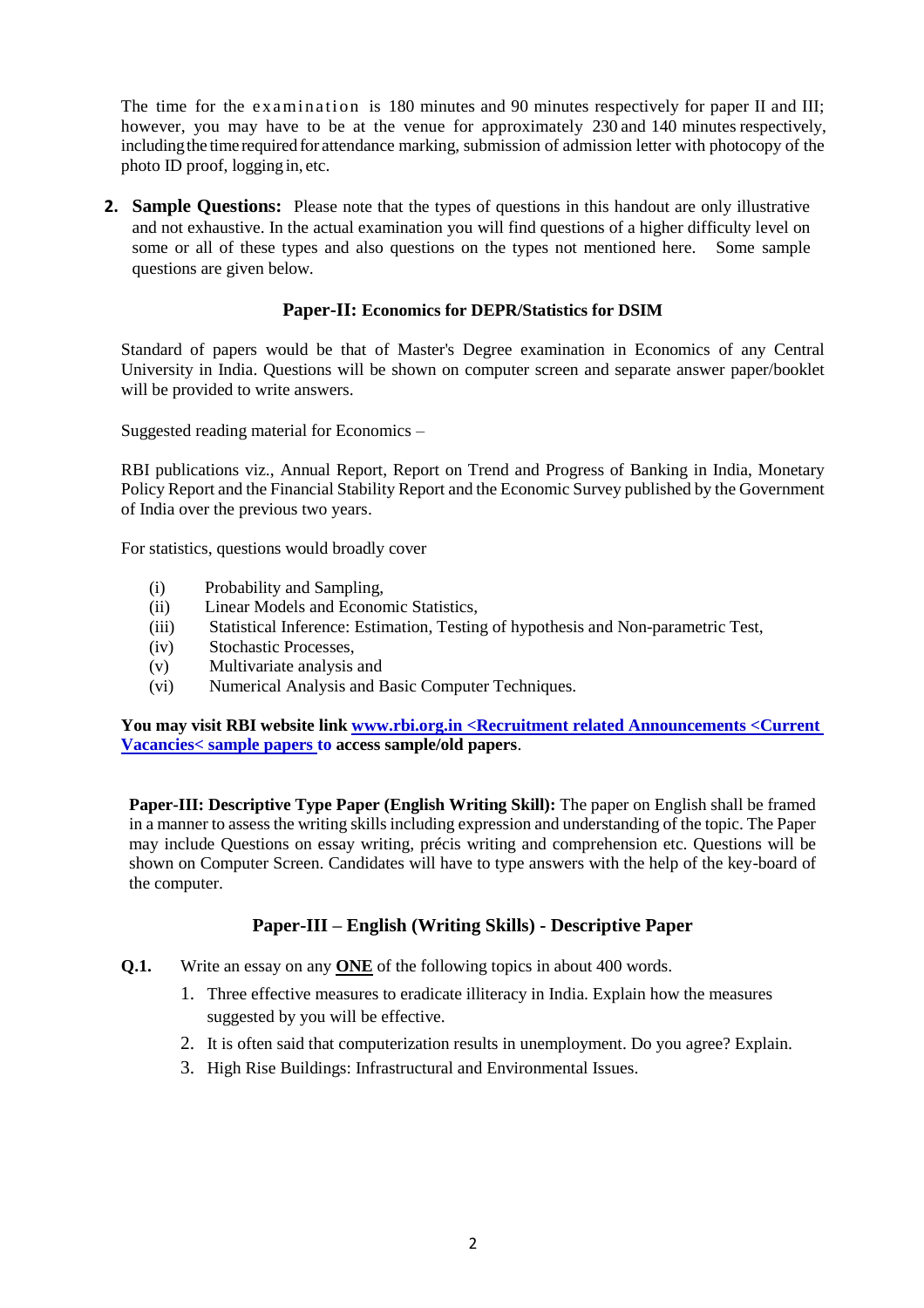#### **Q.2. Write a précis of the following passage in about 120 words, and give it a title.**

Christian Reed, a project manager, has worked at the Tata Steel plant—Britain's biggest—for 11 years. His father worked in the local steel industry for 40 years, and his grandfather was a foundry worker. "It's very difficult to contemplate losing the plant," he says. "It would be like losing a member of the family."

The fate of his job and those of about 4,300 other Port Talbot steelworkers, as well as Britain's loss-making steel industry in general, have become the most poignant part of the political row that has erupted in Britain since Tata Steel, Britain's biggest producer, said in late March that it planned to sell or close its operations in the country. Opposition politicians have demanded that the government engineer a rescue, either by erecting high tariff walls against cheap steel imports, as America has done, or by going for some sort of nationalisation, as Italy has attempted with the ill-starred Ilva plant in the heel of the country. On April 5th a potential rescuer, Sanjeev Gupta of Liberty House, a commodity-trading company, said he was interested in buying the Port Talbot business, though he wants plenty of government sweeteners before doing so. He has called Britain's steel industry "probably the worst in the world."

There are few parts of the rich world where steel remains a good business, however. Port Talbot's woes are indicative of a global problem—especially in places where makers of unspecialised steel face competition from cheaper producers.

In the eyes of many, including the Welsh steelworkers, the main bogeyman is China, where steel output has ballooned. The country has produced more steel in two years than Britain since 1900, according to the International Steel Statistics Bureau, and is indeed awash with excess capacity. But this is part of a phenomenon that extends across the developing world. The OECD, a club mostly of rich countries, reckons that in the four years to 2017 steelmaking capacity will have grown by 50% in the Middle East, 20% in Africa and 10% in Latin America.

Meanwhile, the China-led slowdown in developing economies and low oil prices, which have hit the use of steel in rigs and pipelines, mean that demand is severely lagging supply. Even in India, which is supposed to be the bright spot of the global steel market, demand growth is unlikely to recover to levels in the years before 2010 when it embarked on a debt-fuelled infrastructure construction binge.

#### **Q.3. English Comprehension based on a passage.**

#### **Read the following passage carefully and answer the questions that follows.**

In this age, when the popular involvement in day-to-day matters in mounting, it is the electronic systems that offer us a potential service infrastructure which could, with careful programming, probably take care of a very large element of what we describe as mechanical, procedural governance without all the distortions, corruptions and harassments which constitute the daily misery of the average citizen. Of course, the electronic systems will only behave to the extent that they are properly programmed. But this is no impossible task today.

Once we move our minds beyond the mere use of the electronic revolution for business efficiency and higher profitabilities and apply it to the task of reducing the routine, repetitive activities of governance, we will conserve time and energy for more important and creative tasks. In other words, the electronic revolution can make for better and more effective handling of real everyday problems, additionally to providing the basic service of computerized information banks. Even in less developed conditions, the potential of the electronic network to take over a great deal of what is called bureaucratic "paper work" has been vividly demonstrated. Licensing system involving endless form filling in endless copies; tax matters which baffle millions of citizens, particularly those who have nothing to hide; election system which require massive supervisory mobilizations or referendums based on miniscule "samples" which seldom reflect the reality at the social base. At all these points, the electronic advantage is seen and recognized. However, we must proceed further.

It is possible to foresee a situation where the citizen, with his personalized computer entry card, his "number", is able to enter the electronic network for a variety of needs now serviced by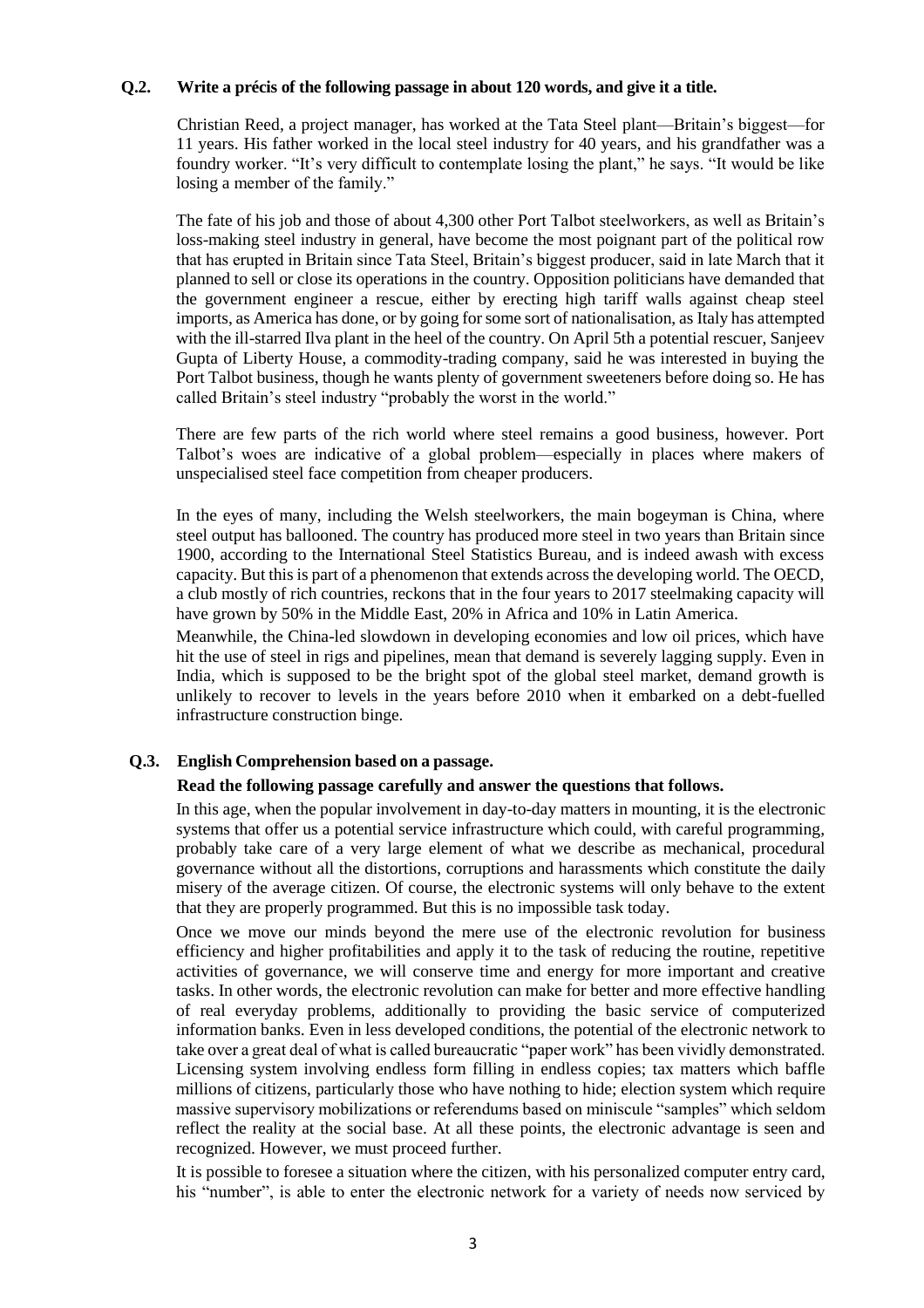regiments of officials, high and low. Indeed, this is already happening in a number of countries. From simple needs, we will move to more complex servicing, and, ultimately, into creativity or what is called "artificial intelligence".

- **Q. (i)** What does the term "bureaucratic paper work" refer to?
- **Q. (ii)** How has electronic revolution helped organisations in day-to-day activities?
- **Q. (iii)** What is "artificial intelligence"?

# **3. Details of Online Exam Pattern : Operational Instructions**

### **(A) Paper-II and Paper-III**

- (1) A login screen will be displayed to the candidate. The candidate has to log in using Login ID and Password which will be printed on the Admission Letter. There are separate admission letter for both shifts.
- (2) The candidate's profile (name, roll no. etc.) will be displayed and the candidate has to confirm the same by clicking on the 'I Confirm' button if the profile is correct. Thereafter the instructions will be displayed on the screen. The candidate should ensure that the profile displayed on the screen is that of himself / herself. In case of any discrepancy, the same may be brought to the notice of the Test Administrator/Invigilator prior to the start of examination.
- (3) A candidate should read the instructions carefully and indicate that he/she has done so by 'checking' the box at the bottom of the screen, after which the 'I am ready to begin' button is activated.
- (4) After clicking on the 'I am ready to begin' button, the actual test time will begin.
- (5) Only one question will be displayed at a time.
- (6) The clock has been set at the server and the countdown timer at the top right corner of the screen will display the time remaining to complete the exam. When the clock runs out the exam ends by default-the candidate is not required to end or submit his exam.

(Instructions 7-14 are applicable for Paper III (English (Writing Skills))

(7)The question palette at the right of the screen shows one of the following statuses of each of the questions numbered:



You have not visited the question yet

You have not answered the question

You have answered the question

You have NOT answered the question but have marked the question for review

You have answered the question but marked it for review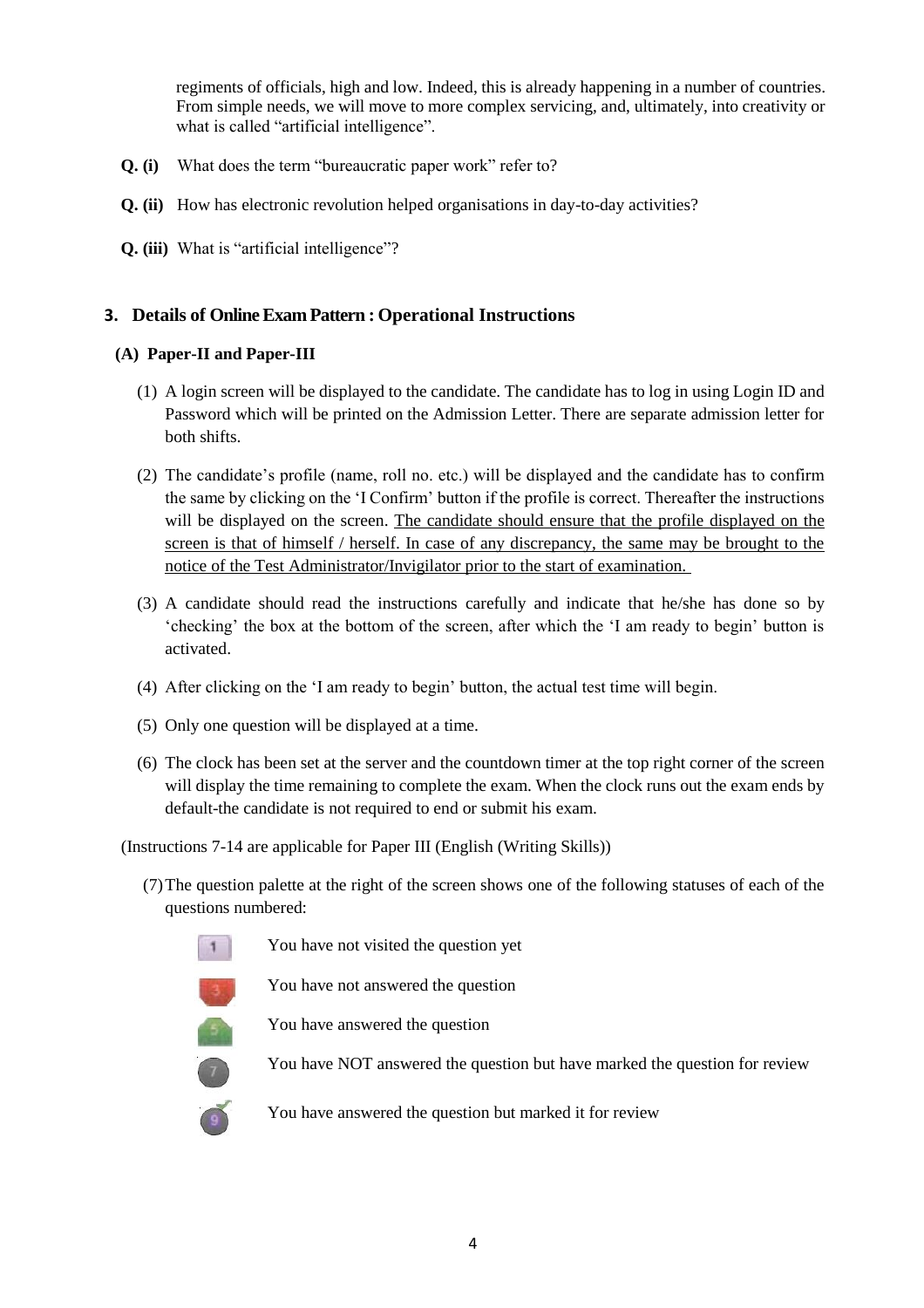- (8) To select a question to answer, the candidate can Click on the question number on the question palette at the right of the screen.
- (9) To mark a question for review click on 'Mark for Review & Next'.
- (10) To select a question to answer, the candidate can do one of the following:
	- (a) Click on the question number on the question palette at the right of the screen to go to that numbered question directly. Note that using this option does NOT save the answer to the current question.
	- (b) Click on 'Save and Next' to save answer to current question and to go to the next question in sequence.
	- (c) Click on 'Mark for Review and Next' to save answer to current question, mark it for review, and to go to the next question in sequence.
- (11) To mark a question for review click on 'Mark for Review & Next'. If an answer is selected for a question that is 'Marked for Review', the answer will be considered in the final evaluation.
- (12) **Questions that are saved or marked for review after answering will ONLY be considered for evaluation.**
- (13) A candidate can only change his/her answer before submission.
- (14) After the expiry of the exam duration, candidates will not be able to attempt any question or check their answers. A candidate's answers would be automatically saved by the computer system.
- (15) The candidates may ask the Test Administrator about their doubts or questions only before the commencement of the test. No query shall be entertained after the commencement of the examination.

**Paper II Economics/Statistics** - Questions will be shown on computer screen and separate answer paper/booklet will be provided to write answers. Instructions 7-14 are not applicable for this paper. Kindly read the instructions provided on answer paper/booklet.

**Paper III English (Writing Skills) -** Questions will be shown on computer screen and answers will have to be typed using keyboard.

#### **4. GeneralInstructions:**

(1) Please note your Roll Number, Password, date, time and venue address of the examination given in the Admission Letters.

The mere fact that an Admission Letter has been issued to you does not imply that your candidature has been finally cleared by the Board or that the entries made by you in your application for examination have been accepted by the Board as true and correct. It may be noted that the Board will take up the verification of eligible candidates, i.e. age, educational qualification and category (Scheduled Caste/Tribe/OBC/PWD), etc. with reference to original documents, only at the time of interview of candidates who qualify on the basis of result of the Phase-II examination. You may, therefore, please note that if at any stage, it is found that you do not satisfy the eligibility criteria as given in the advertisement or the information furnished by you in the application is incorrect, your candidature is liable to be cancelled forthwith with such further action as the Board/RBI may like to take. You may please note that the admission letter does not constitute an offer of employment with RBI.

- (2) **You may visit the venue one day before the examination to confirm the location so that you are able to report on time on the day of the examination. Candidates who report late will not be allowed to take the test.**
- (3) **Both** the Admission Letters (for Morning and Afternoon shifts) should be brought with you to the examination venue along with your recent passport size photograph duly pasted on **each of them**. (Preferably the same photograph as was uploaded).
- (4) Please also bring currently valid photo identity proof in original and **two photocopies** of the same photo identity proof which you bring in original - **THIS IS ESSENTIAL**. **Candidates coming**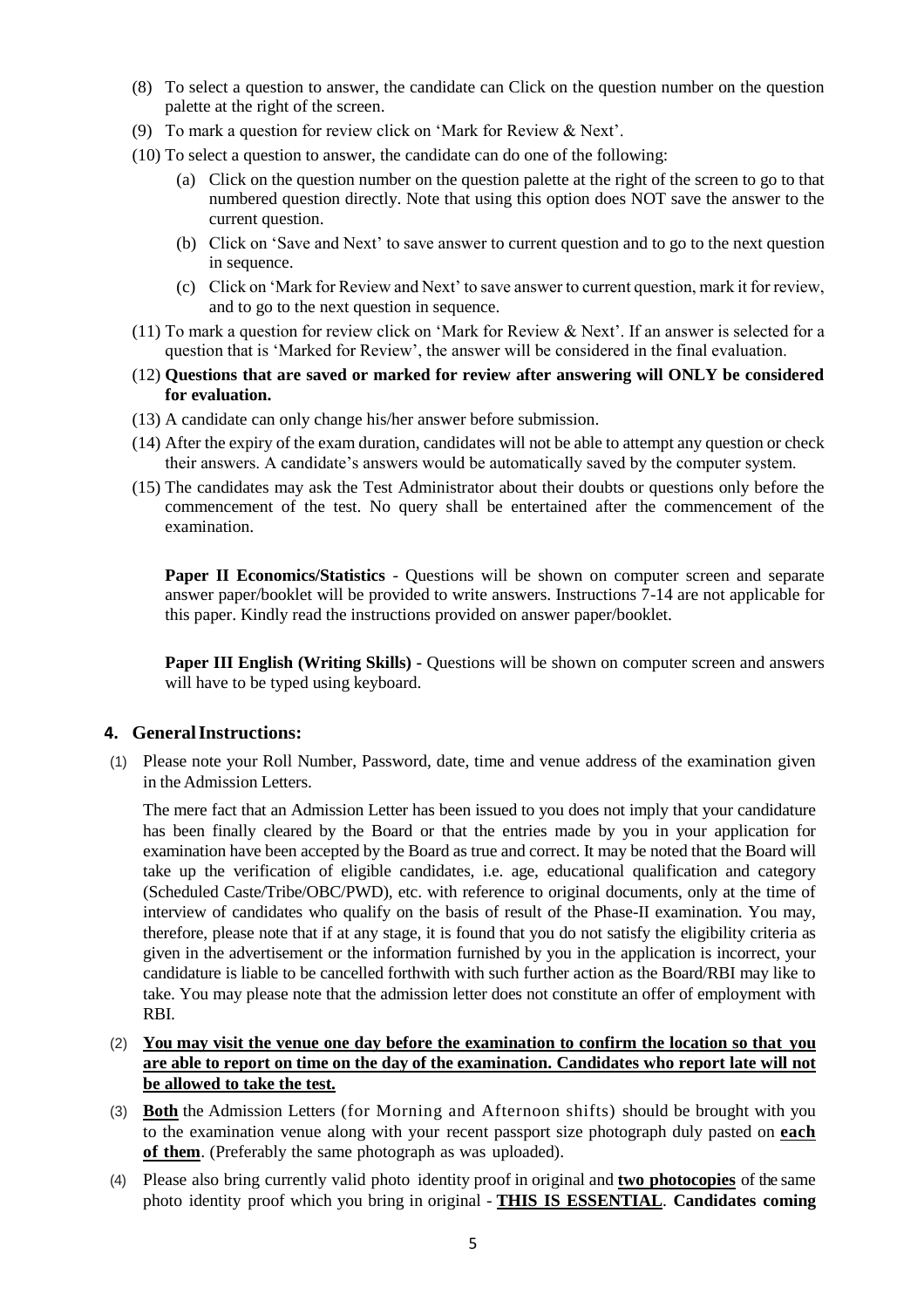**without these documents will not be allowed to take the test.** During each shift, please hand over the respective Admission Letter stapled with one photocopy of the photo identity proof, to the invigilator. Currently valid photo identity proof are PAN Card/Passport/Driving License/Voter's Card/Bank's Passbook with photograph/Photo Identity proof issued by a Gazetted Officer or People's Representative on official letterhead/ Valid recent Identity Card issued by a recognised College/University/Aadhar Card/e-adhaar card with a photograph/ Employee ID/ Bar Council Photo Identity card. **Photo ID should be valid as on the day of exam**. **Staff candidates have to bring RBI Identity Card and its photocopy.** Please note that your name (provided by you during the process of registration) as appearing on the Admission Letters should exactly match the name as appearing on the photo identity proof. Female candidates who have changed first/last/middle name post marriage must take special note of this.**If there is any mismatch between the name indicated in the Admission Letters and Photo Identity Proof, you will not be allowed to appear for the exam. In case of candidates who have changed their name will be allowed only if they produce Gazette notification/their marriage certificate/affidavit.**

- (5) Biometric data (thumb impression) will also be captured at the examination venue before and after the examination . With regards to the same, please note the following:
	- (a) If fingers are coated (stamped ink/mehandi/coloured, etc.), ensure to thoroughly wash them so that coating is completely removed before the exam day.
	- (b) If fingers are dirty or dusty, ensure to wash them and dry them before the finger print (biometric) is captured.
	- (c) Ensure fingers of both hands are dry. If fingers are moist, wipe each finger to dry them.
	- (d) If the primary finger (thumb) to be captured is injured/damaged, immediately notify the concerned authority in the test centre.

(Any failure to observe these points will result in non-admittance for the examination)

- (6) You must scrupulously follow the instructions of the Test Administrator and Board Representative at the examination venue.If you violate the instructions/rules, it would be treated as a case of misconduct/ adoption of unfair means and such a candidate would be liable for debarment from appearing for examinations for a period as decided by RBISB.
- (7) Use of books, note books, written notes, pagers, cell phones (with or without camera facility) or any similar electronic communication devices, etc. will **not** be allowed. Candidates are advised not to bring any of the banned items including cell phones/pagers to the venue of the examination as safety arrangements cannot be assured. Candidates found resorting to any unfair means or malpractice or any misconduct while appearing for the examination including giving/ receiving help to/from any candidate during the examination will be disqualified. The candidates should be vigilant to ensure that no other candidate is able to copy from his/her answers.
	- A. Use of **non-programmable electronic calculators is permitted only for statistics paper II.** However, exchange of calculators amongst candidates is not permitted.
	- B. You must bring ball point pens with you of **same color ink** for writing the answers for paper II Economics/Statistics
	- C. Calculators are **not** allowed for Paper III English (Writing skills)
- (8) A candidate who is or has been declared by the Board guilty of impersonation or of submitting fabricated document/s which have been tampered with or of making statements which are incorrect or false or of suppressing material information or otherwise resorting to any other irregular or improper means of obtaining admission to examination or of using or attempting to use unfair means in the examination hall or misbehavior in the examination hall may be debarred permanently or for a specified period -
	- (i) By the Board from admission to any examination or appearance at any interview held by the Board for selection of the candidates, and